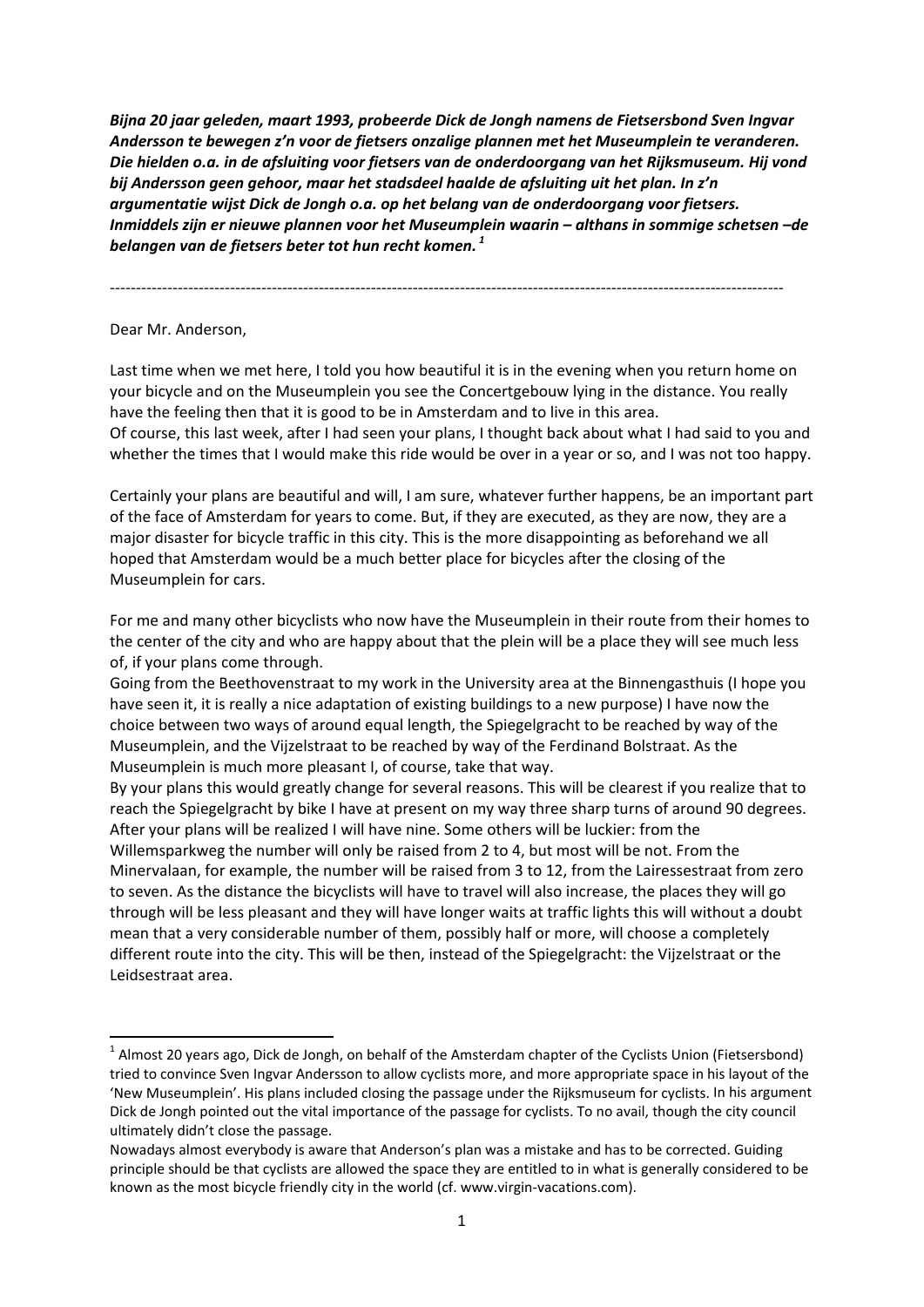This is extremely unfortunate. For many years now the city in cooperation with the Union of Bicyclists have been improving the Spiegelgracht, Nieuwe Spiegelstraat, Herengracht, Koningsplein, Spuistraat route into the city. Close to 2 million guilders have been spent improving this route. And what are the alternatives? There are two: one is de Vijzelstraat with many cars, smoggy and dangerous, too narrow for bicycle lanes, the other is the Leidsestraat. The Leidsestraat is forbidden for bicycles, and rightly so, I think, it is a shopping street for pedestrians and has a tram. However, many bicycles use it illegally already now. The city has made attempts to put a stop to this (with full agreement of the bicycle union by the way), but, up to the present, has failed miserably. To repeat, it is a very unfortunate consequence of your plans that the pressure on bicyclists to use the Vijzelstraat and the Leidsestraat, or the legal alternative which I personally always use, the Leidsegracht that is still farther away than the Leidsestraat.

The city has for many years now had the clear policy of having as its main route for cars from the South to the Centre the Vijzelstraat, for pedestrians the Leidse Straat and for bicyclists the Spiegelgracht‐Nieuwe Spiegelstraat, and has arranged for cars as well as for bicycles the routing structure in the South and Centre to this purpose. The Nieuwe Spiegelstraat route has a weakness that makes it rather vulnerable, if this whole structure is tampered with. This is the fact that, whereas the Leidse Straat and the Vijzelstraat have straight continuations to the important parts of the Centre and the Central Station, the Spiegelgracht has not. It stops at the Herengracht: there the main continuation is to the left the Koningsplein, but also the move to the right to the Munt area is important. This means that, if bicyclists want to go to the Munt or the Koningsplein from the South of the city and they are being driven far to the right or to the left at the Rijksmuseum it is very illogical for them to return to the Spiegelgracht, because the other route is then practically straight.

It is very ironic that in your plans you spend a very high amount of money on bicycle traffic too, we estimate certainly a million guilders, to get them around the Rijksmuseum, but you spend that money not for the bicycles that there are now, but for the 50% or so that will be left. Of course, it does not matter how many there are, you will have to spend that money anyway, because even a few bicycles will need a reasonably safe way to cross the Stadhouderskade, however unpleasant it is. It seems clear to me that not allowing the bicyclists to continue their way under the Rijksmuseum will be very damaging to the efforts of the city to promote bicycle traffic. That is to say, unless some very dramatic new plan is going to be developed. The plans that have been drawn up so far are totally insufficient to undo the damage that is being done by the closing of the gates. That is especially so on the East side where the bicycles are drawn to a place where you will at present hardly ever see a bicycle at all due to the density of cars and smog: the crossing of the Hobbemakade and the Stadhouderskade. (Whether you are right or not that there will be fewer cars there in the future is practically irrelevant here, that can at most make a small difference in degree.)

On the Museumplein itself you have with some ingenuity succeeded on the drawing table to get the bicycles off the plein. This will meet some success as I have explained. But it will not be a complete success story, the people from around the Lairessestraat and the Johannes Verhulstraat area at the very least, will not be deterred. For them it is the only reasonable way to the city, and they still add up to a considerable number. Remember also that one of the basic tenets of the plan is to have fewer cars on the de Lairessestraat to make that street more pleasant. That part of the plan will most certainly succeed and for that very reason may attract more bicycles to the de Lairessestraat. Those people, after having explored a few times the one tortuous way you have designed for them on the East side of the plein will give up and start using all kinds of illegal crossings in various ways over footpaths or, diagonally, wherever else the surface is good enough for their purpose. I predict that, in a few years, alterations will be made to your plans by other people to try to get rid of the resulting chaos caused by bicyclists on the Museumplein.